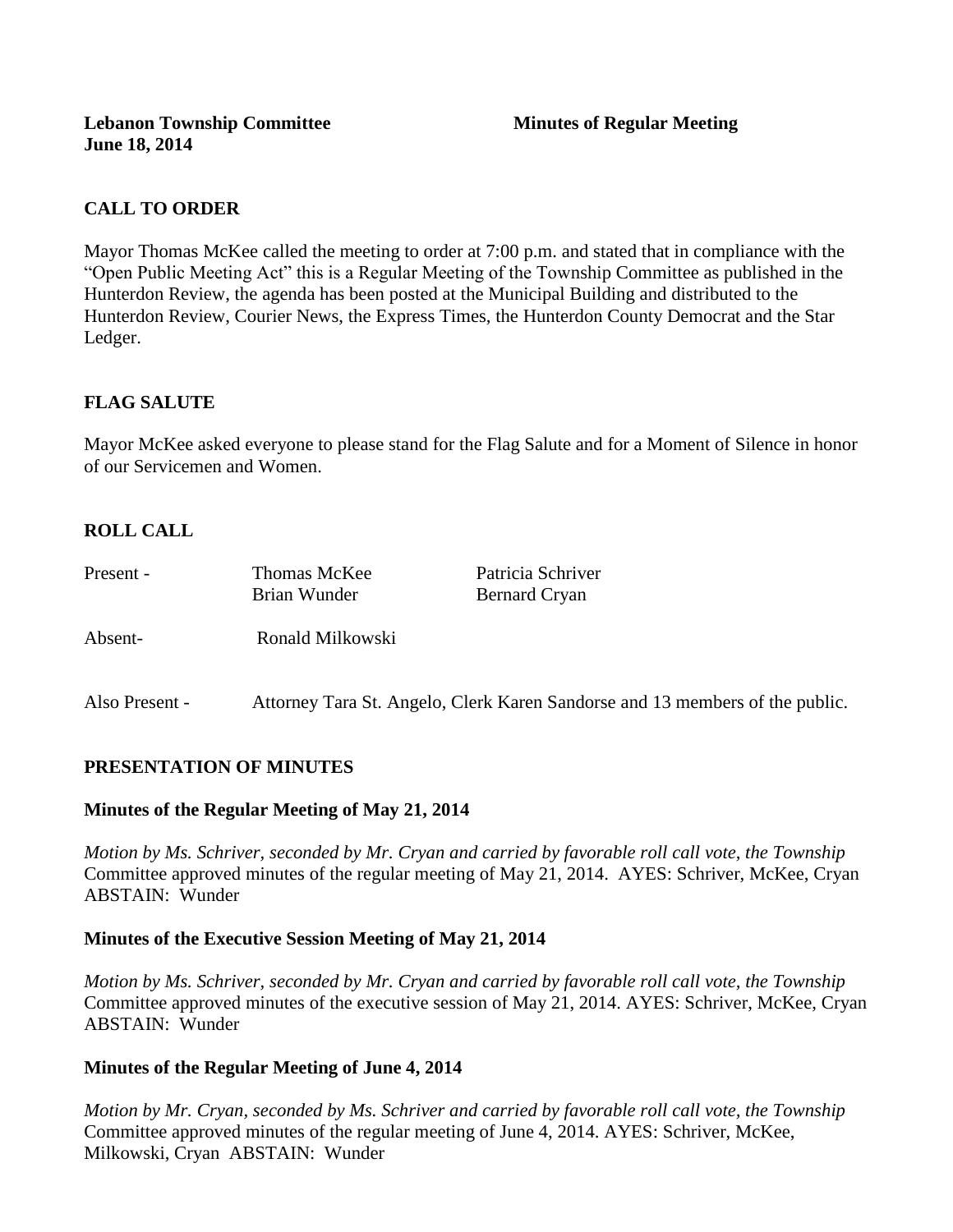LTCM 06/18/2014 Page 2 of 8

#### **PUBLIC COMMENTS – for agenda items only.**

*Motion by Ms. Schriver, seconded by Mr. Cryan and carried by unanimous favorable roll call vote, the* Township Committee opened the public comment portion of the meeting.

Mr. David Shope stated his concern with the look back provision in the Highlands ordinance. Mr. Shope stated that applications will be subject to review by the Highlands Council and/or the DEP. Mr. Shope noted that the Planning Board and Building Inspector should advise applicants that there may be the possibility of review by the Highlands Council and DEP. Mr. Shope stated that there is a 45 day period for action to be taken and he hopes that Planning Board and the Building Department notify the applicant that once they get approvals from them they should wait the 45 days incase their approval is amended by the DEP or the Highlands during that time frame.

Mr. Shope said that Lebanon Township is going to suffer a decline as a result of the restrictions placed on the lands in the Township.

*Motion by Ms. Schriver, seconded by Mr. Wunder and carried by unanimous favorable roll call vote, the* Township Committee closed the public comment portion of the meeting.

## **ORDINANCES**

## **Ordinance No. 2014-05 - HIGHLANDS AREA EXEMPTION**

## **Public Hearing**

*Motion by Ms. Schriver, seconded by Mayor McKee and carried by unanimous favorable roll call vote,* the public hearing for Ordinance No. 2014-05 was opened.

Mr. Shope stated that the Committee should really consider this ordinance going back to the Planning Board. Mr. Shope also stated that he questions what the Planning Board has done this year.

*Motion by Ms. Schriver, seconded by Mr. Wunder and carried by unanimous favorable roll call vote, the* public hearing for Ordinance No. 2014-05 was closed.

*Motion by Mr. Wunder, seconded by Mayor McKee and carried by unanimous favorable roll call vote,* the public hearing for Ordinance No. 2014-05 was reopened.

Planning Board Member Marc Laul discussed the look back provision with the Committee.

*Motion by Ms. Schriver, seconded by Mr. Wunder and carried by unanimous favorable roll call vote, the* public hearing for Ordinance No. 2014-05 was closed.

Ms. Schriver questioned if the Planning Board discussed the 45 day look back period. Discussion was held on holding the ordinance for adoption in order for the Committee to research the look back language.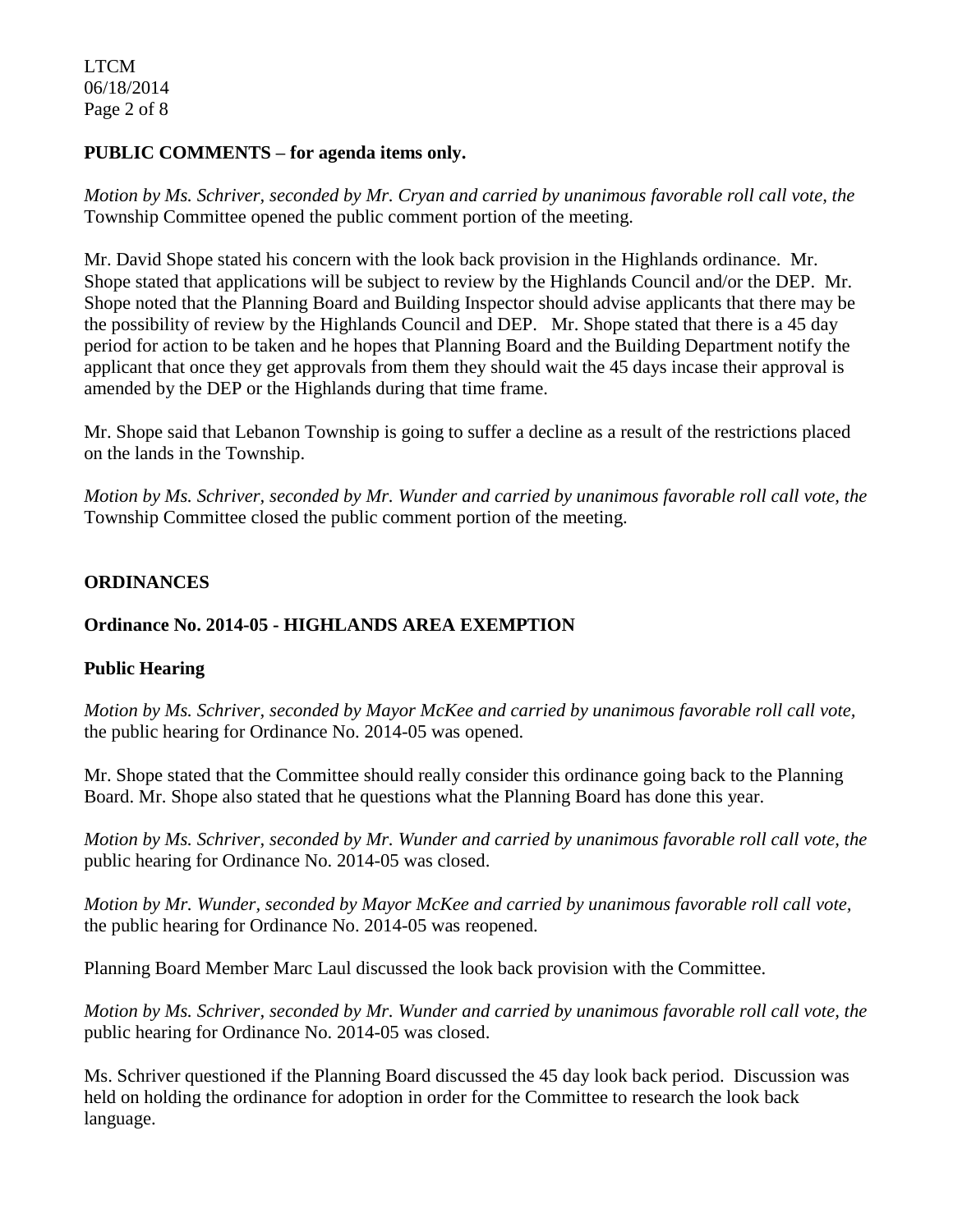LTCM 06/18/2014 Page 3 of 8

*Motion by Ms. Schriver, seconded by Mr. Wunder and carried by unanimous favorable roll call vote, the* Township Committee tabled Ordinance No. 2014-05 to a later date.

## TOWNSHIP OF LEBANON COUNTY OF HUNTERDON ORDINANCE NO. 2014-05 HIGHLANDS AREA EXEMPTION **ORDINANCE**

#### **Introduction**

#### **Ordinance No. 2014-06 – 2014 SALARIES**

*Motion by Mr. Wunder, seconded by Mr. Cryan and carried by unanimous favorable roll call vote, the* Township Committee approved Ordinance No. 2014-06 as entitled below.

> TOWNSHIP OF LEBANON COUNTY OF HUNTERDON STATE OF NEW JERSEY SALARY ORDINANCE ORDINANCE NO. 2014-06

Public Hearing to be held on July 16, 2014.

#### **RESOLUTIONS**

#### **Resolution No. 46-2014 – Renewing Plenary Retail Consumption Licenses**

*Motion by Mr. Cryan, seconded by Ms. Schriver and carried by favorable roll call vote*, *the Township*  Committee approved Resolution No. 46-2014 as written below**.** AYES: Schriver, McKee, Cryan ABSTAIN: Wunder

> TOWNSHIP OF LEBANON COUNTY OF HUNTERDON STATE OF NEW JERSEY RESOLUTION NO. 46-2014 RESOLUTION RENEWING PLENARY RETAIL CONSUMPTION LICENSES

WHEREAS, each of the listed Plenary Retail Consumption Licensees have submitted application forms that have been completed in all respects; and

WHEREAS, the applicants are qualified to be licensed according to all statutory, regulatory and local government ABC Laws and regulations; and

WHEREAS, each have paid a filing fee of \$200.00 to the State of New Jersey and a Township License Fee of \$2,500.00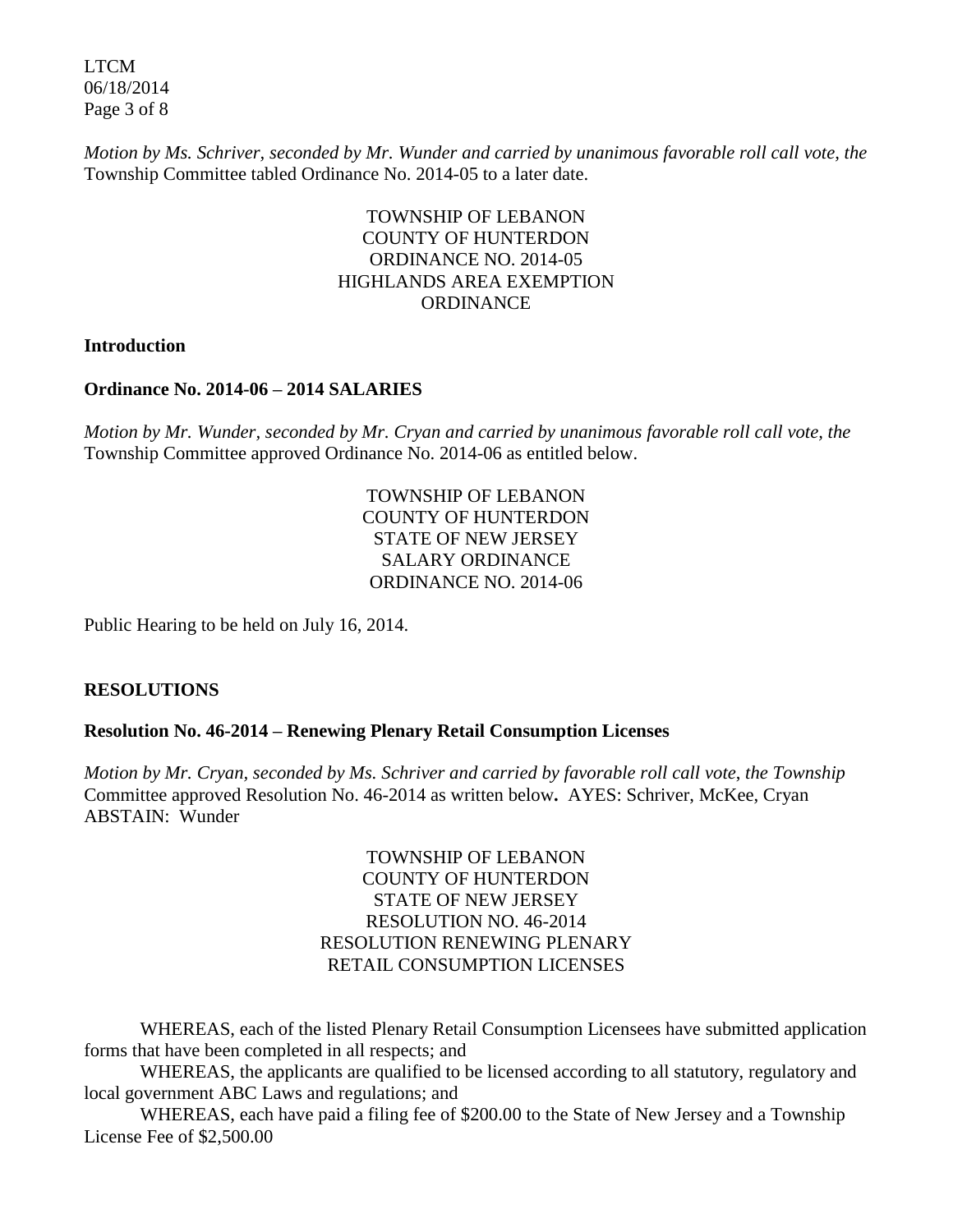LTCM 06/18/2014 Page 4 of 8

NOW, THEREFORE BE IT RESOLVED, by the Township Committee of the Township of Lebanon, in the County of Hunterdon, State of New Jersey, that the listed Licenses be granted a renewal for the 2014-2015 year:

1019-33-001-002 A T K Inc. t/a Tony's Restaurant & Pub, Califon, NJ

#### **Resolution No. 47-2014 - Fireworks Display/A & B Stainless Valve and Fitting Co.**

*Motion by Mr. Cryan, seconded by Mr. Wunder and carried by favorable roll call vote*, *the Township* Committee approved Resolution No. 47-2014 as written below. AYES: McKee, Wunder, Cryan ABSTAIN: Schriver

## TOWNSHIP OF LEBANON COUNTY OF HUNTERDON STATE OF NEW JERSEY RESOLUTION NO. 47-2014 RESOLUTION GRANTING FIREWORKS PERMIT TO A&B STAINLESS VALVE AND FITTING COMPANY

WHEREAS, A&B Stainless Valve and Fitting Company has applied for a permit for public display of fireworks to be held on July 12, 2014 at 9:00 p.m.; and

WHEREAS, the Lebanon Township Fire Code Official has reviewed the application, investigated the area where the display will take place and recommends that the permit be granted; and

WHEREAS, the necessary bond and surety has been posted.

NOW, THEREFORE BE IT RESOLVED, by the Township Committee of the Township of Lebanon, in the County of Hunterdon and State of New Jersey that a fireworks permit be granted to A&B Stainless Valve and Fitting Company for the activity described in its application.

BE IT FURTHER RESOLVED that the Township Fire Official file copies of this Resolution and any other pertinent document with the appropriate New Jersey agency.

## **OLD BUSINESS**

#### **Township Volunteer Recognition Event**

*Motion by Mr. Wunder, seconded by Mr. Cryan and carried by unanimous favorable roll call vote*, *the* Township Committee approved the appointment of the Mayor and Ms. Schriver to work with the Park Committee on the Township Volunteer Recognition Event.

## **NEW BUSINESS**

## **Police Chief Request to Purchase a 2014 Police Interceptor SUV**

*Motion by Mr. Wunder, seconded by Ms. Schriver and carried by unanimous favorable roll call vote*, *the* Township Committee authorized the lease/purchase of a 2014 Ford Police Interceptor SUV from Beyer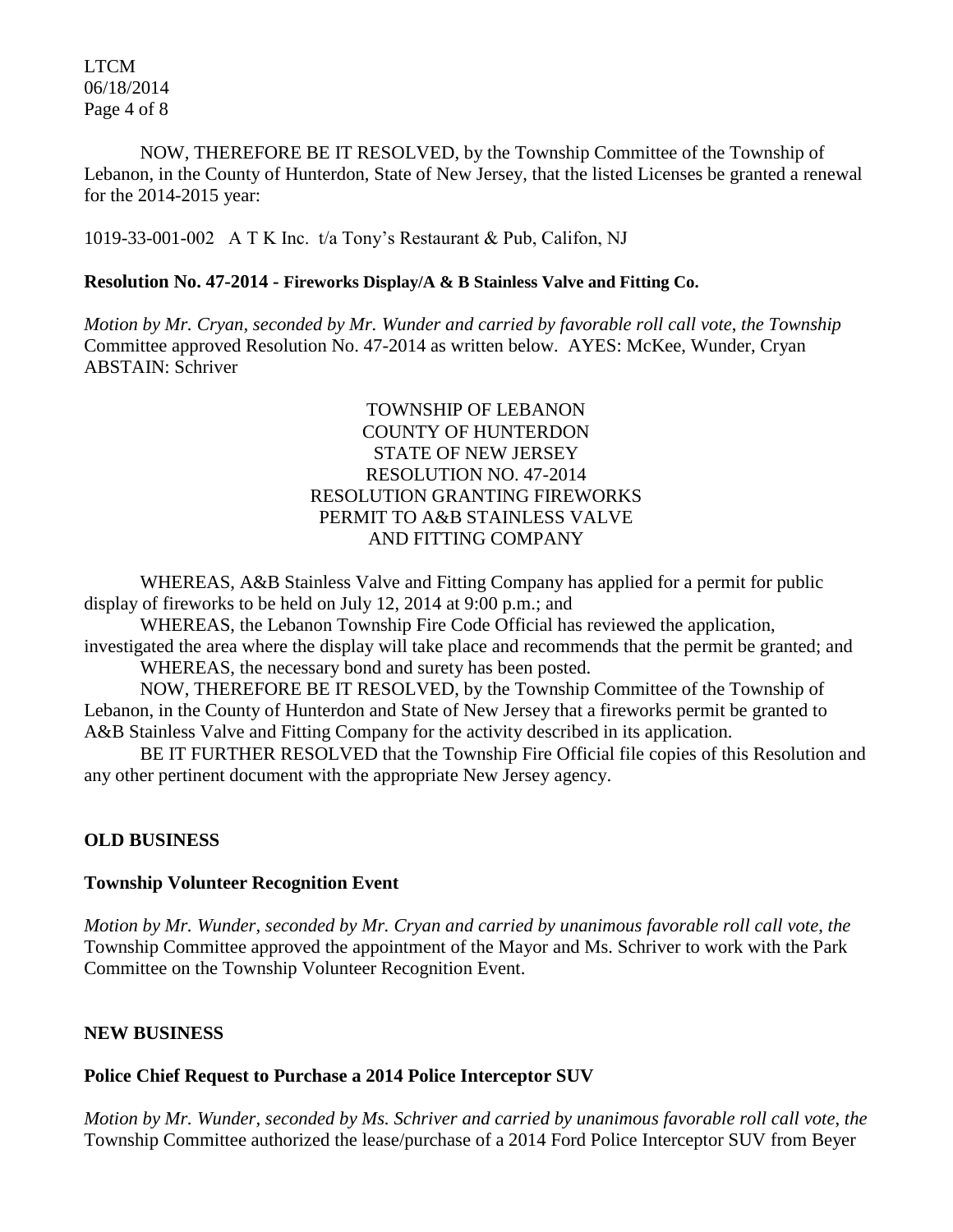LTCM 06/18/2014 Page 5 of 8

Ford (Morris County Co-op) at a cost of \$38,088.75, which will be paid over three years. The Interceptor will replace 19-12, the 2010 Ford Explorer.

## **Tour of Long Valley Request**

The Tour of Long Valley will be holding a bicycle charity ride on Sunday July 27, 2014 from 9:30 a.m. to 11:30 a.m. They are requesting that one police officer be present in the Hoffman's Crossing area for traffic assistance. The Police Chief has coordinated the coverage with a Tour of Long Valley representative and they will be covering the cost for the officer's service.

# **July and August Meetings – One Meeting Per Month**

*Motion by Ms. Schriver, seconded by Mr. Wunder and carried by unanimous favorable roll call vote*, *the* Township Committee authorized the cancellation of the first meeting in July and the first meeting in August.

# **Damaged DPW Dump Truck – Authorize Clerk to Sign Title for Selective Insurance Company**

On May 6, 2014 a DPW employee was in a motor vehicle accident with a DPW dump truck. It was determined by the insurance company that the truck was totaled. Selective is requesting the title for the truck so they can issue the Township a check for the damages.

*Motion by Mr. Cryan, seconded by Ms. Schriver and carried by unanimous favorable roll call vote*, *the* Township Committee authorized the Clerk to sign over the title to Selective Insurance Company.

# **NJ Department of Health - Right to Know Coordinator**

The NJ Department of Health has established a new online system for submitting annual Right to Know Surveys. The Dept. is requesting that that Township appoint one official RTL Coordinator. The person must be an employee of the Township and must be responsible for coordinating the completion of all RTK Surveys. The individual can both complete and submit the surveys or they can oversee the process by assigning surveys to other individuals for completion.

*Motion by Ms. Schriver, seconded by Mayor McKee and carried by unanimous favorable roll call vote*, the Township Committee authorized Warren Gabriel to be the administrator of the Right to Know program for the Township.

## **Howard Symond's Passing**

Ms. Schriver expressed her sympathy to the Symonds family in the passing of Howard Symonds. Ms. Schriver stated that Mr. Symonds sat on the Township Committee and was more recently the Perc Witness for the Township.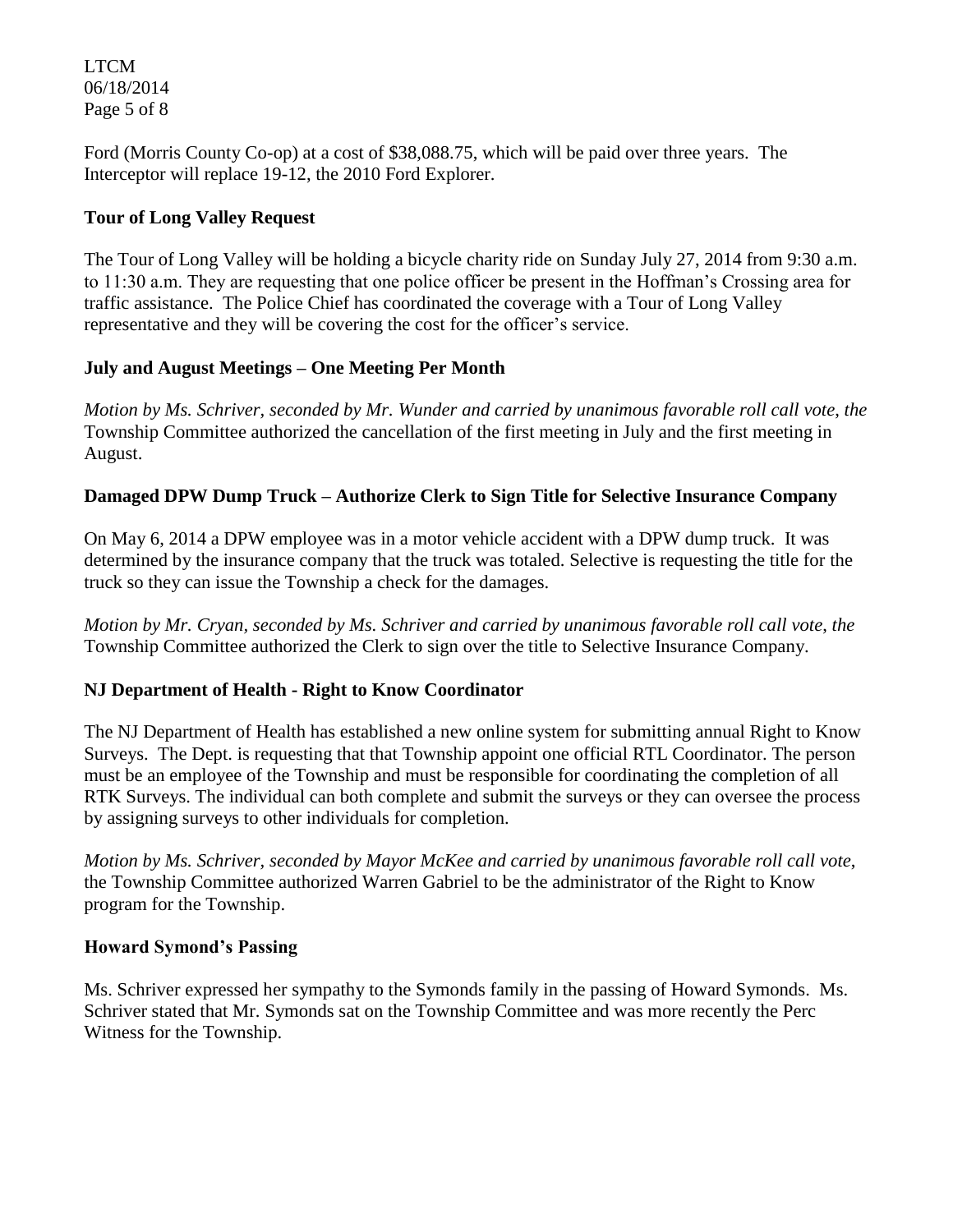LTCM 06/18/2014 Page 6 of 8

### **PRESENTATION OF VOUCHERS**

Committee Members provided a description of vouchers exceeding \$1000.00.

*Motion by Ms. Schriver, seconded by Mr. Wunder and carried by unanimous favorable roll call vote, the* Township Committee approved the June 18, 2014 bill list in amount of \$2,530,951.92.

#### **CORRESPONDENCE**

a. Tax Collector's Reports for the Months of April 2014 and May 2014.

#### **PUBLIC COMMENTS**

*Motion by Mr. Wunder, seconded by Mr. Cryan and carried by unanimous favorable roll call vote, the* Township Committee opened the public comment portion of the meeting at 7:47 p.m.

Mr. Shope stated that he receives the Hunterdon Review and he receives it late therefore it does not do well for the Township's public notices.

Mr. Shope stated that Mansfield Township has not adhered to the requirements of the Highlands Act and have had no issues.

Mr. Marc Laul asked about the letter received from the NJ Land Trust regarding their opinion on the Quarry. Mayor McKee stated that the Land Trust's position has not changed and he feels that it is a non-issue for the Township at this time. The Land Trust was supposed to be part of the swap and if they do not want to get involved it makes no sense for Township to be involved either.

Mr. Victor Hoffman stated that the Committee authorized the Clerk to sign the title over for the damaged DPW dump truck. Mr. Hoffman asked what is being done about the accident and the loss of the vehicle. Mr. Hoffman asked if there was disciplinary action taken as someone needs to be held accountable.

Mr. Hoffman asked if the subcommittees have been advised that they are required to submit their meeting minutes. The Committee will consider instituting that the subcommittees are to submit their meeting minutes.

Ms. Laurie Ann Williams of Butternut Road addressed the Committee with suggestions she has in raising money for the Township through a Non-profit 501c3 organization.

*Motion by Mr. Wunder, seconded by Mr. Cryan and carried by unanimous favorable roll call vote, the* Township Committee closed the public comment portion of the meeting at 8:05p.m.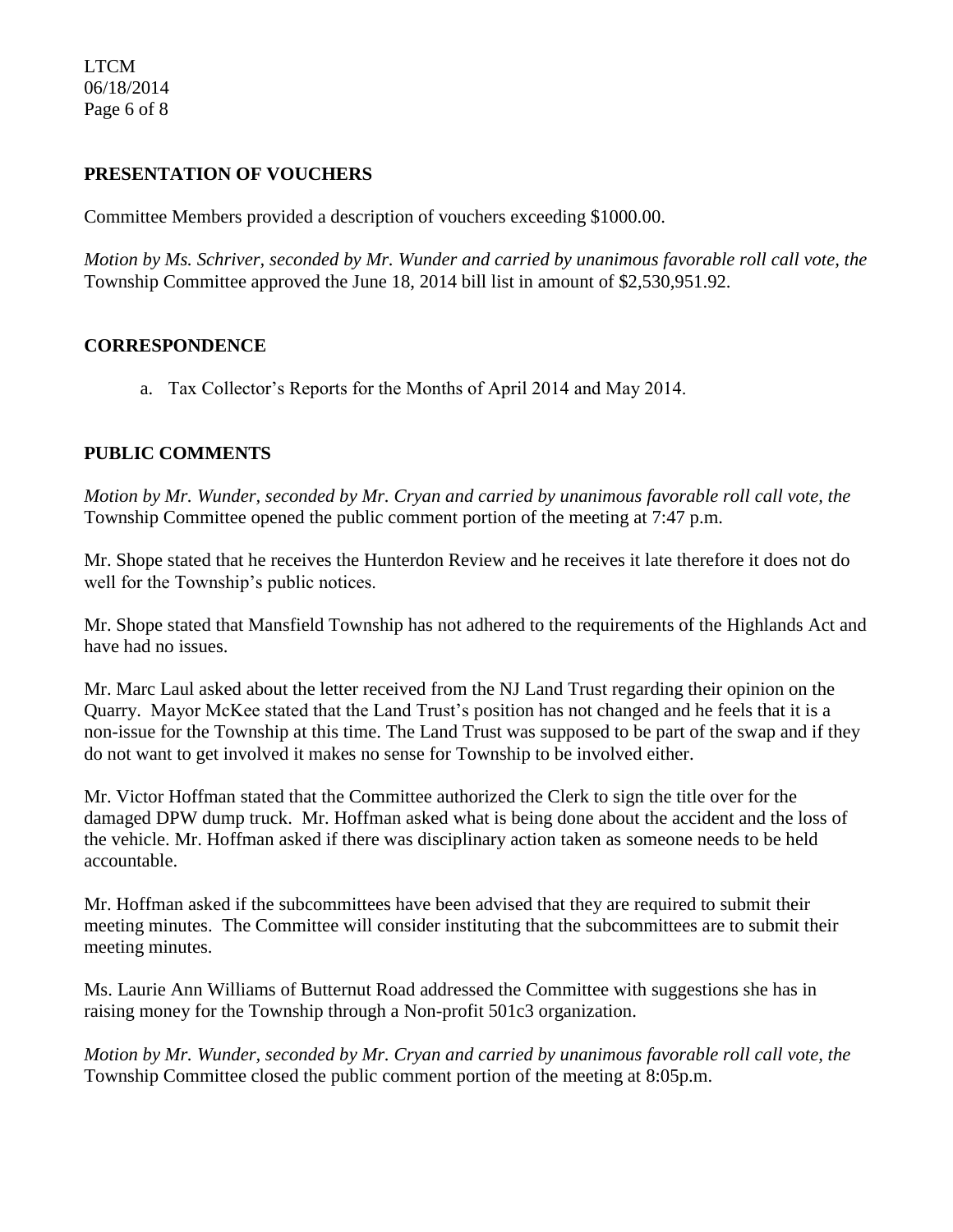LTCM 06/18/2014 Page 7 of 8

#### **Resolution No. 47-2014 –Executive Session**

*Motion by Mr. Wunder, seconded by Mr. Cryan and carried by unanimous favorable roll call vote, the* Township Committee approved Resolution No. 47-2014 and convened in executive session at 8:06 p.m.

### TOWNSHIP OF LEBANON COUNTY OF HUNTERDON STATE OF NEW JERSEY RESOLUTION NO. 47-2014 RESOLUTION AUTHORIZING EXECUTIVE SESSION

WHEREAS, the Open Public Meetings Act; *N.J.S.A.* 10:4-6 *et seq*., declares it to be the public policy of the State to insure the right of citizens to have adequate advance notice of and the right to attend meetings of public bodies at which business affecting the public is discussed or acted upon; and

WHEREAS, the Open Public Meetings Act also recognizes exceptions to the right of the public to attend portions of such meetings; and

 WHEREAS, the Mayor and Committee find it necessary to conduct an executive session closed to the public as permitted by the *N.J.S.A*. 40:4-12; and

 WHEREAS, the Mayor and Committee will reconvene in public session at the conclusion of the executive session;

 NOW, THEREFORE, BE IT RESOLVED by the Mayor and Committee of the Township of Lebanon, County of Hunterdon, State of New Jersey that they will conduct an executive session to discuss the following topic(s) as permitted by *N.J.S.A*. 40:4-12:

\_\_\_\_\_\_A matter which Federal Law, State Statute or Rule of Court requires be kept confidential or excluded from discussion in public (Provision relied upon:

\_\_\_\_\_\_\_\_\_\_\_\_\_\_\_\_\_\_\_\_\_\_\_\_\_\_\_\_\_\_\_\_\_\_\_\_\_\_\_\_\_\_\_\_\_\_\_\_\_\_\_\_\_);

\_\_\_\_\_\_A matter where the release of information would impair a right to receive funds from the federal government;

\_\_\_\_\_\_A matter whose disclosure would constitute an unwarranted invasion of individual privacy;

A collective bargaining agreement, or the terms and conditions thereof (Specify contract:

#### \_\_\_\_\_\_\_\_\_\_\_\_\_\_\_\_\_\_\_\_\_\_\_\_\_\_\_\_\_\_\_\_\_\_\_\_\_\_\_\_\_\_\_);

 A matter involving the purpose, lease or acquisition of real property with public funds, the setting of bank rates or investment of public funds where it could adversely affect the public interest if discussion of such matters were disclosed; Real Estate Acquisitions

\_\_\_\_\_\_Tactics and techniques utilized in protecting the safety and property of the public provided that their disclosure could impair such protection;

\_\_\_\_\_\_Investigations of violations or possible violations of the law;

 X Pending or anticipated litigation or contract negotiation in which the public body is or may become a party; (The general nature of the litigation or contract negotiations is**: Centurion Litigation**

Professional Service Contracts\_\_\_\_\_\_. The public disclosure of such information at this time would have a potentially negative impact on the municipality's position in the litigation or negotiation; therefore this information will be withheld until such time as the matter is concluded or the potential for negative impact no longer exists.

 Matters falling within the attorney-client privilege, to the extent that confidentiality is required in order for the attorney to exercise his or her ethical duties as a lawyer; (The general nature of the matter is:

OR the public disclosure of such  $\theta$ information at this time would have a potentially negative impact on the municipality's position